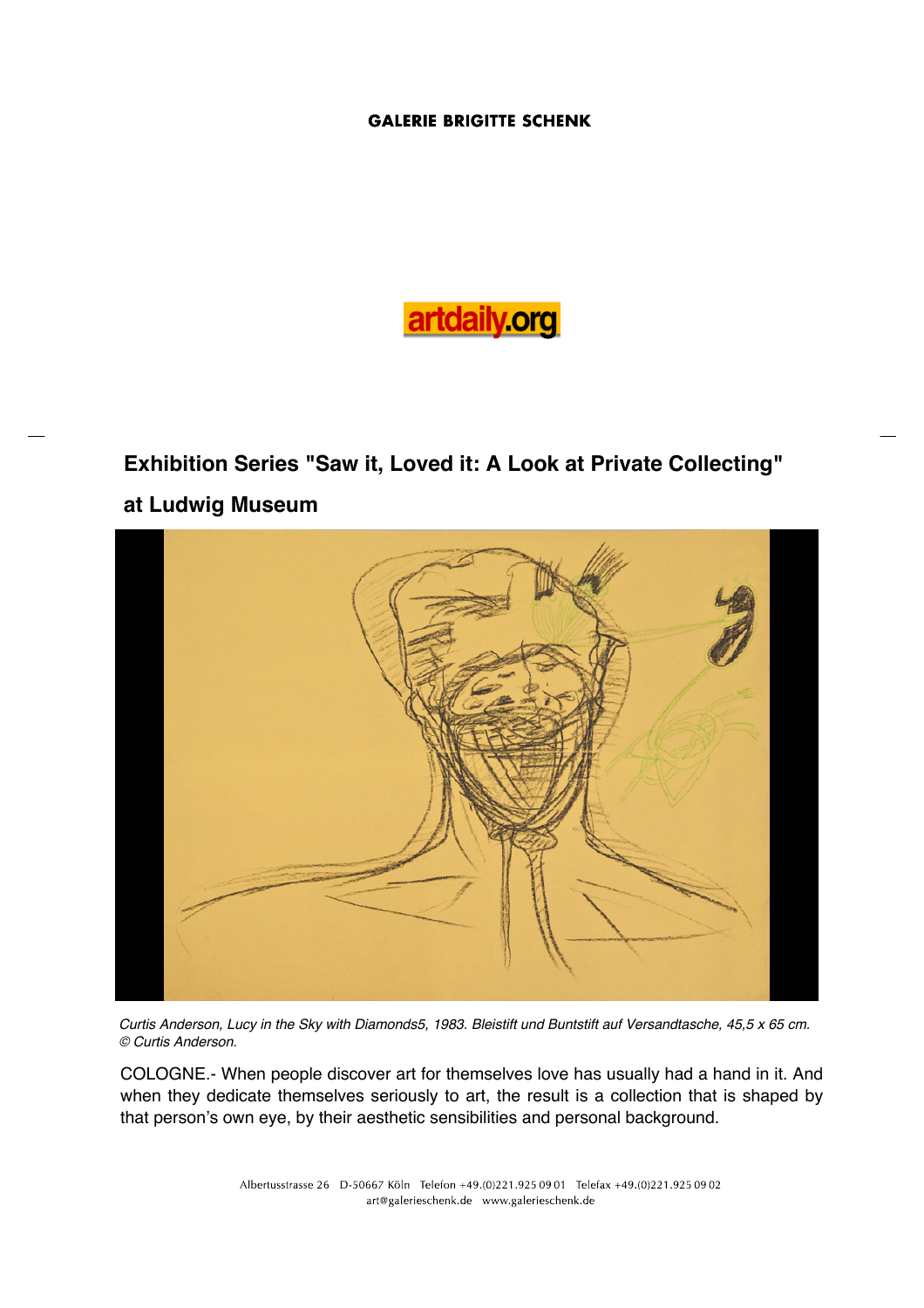This passion for art and this personal interest in collecting led to the founding of the Gesellschaft für Moderne Kunst. Twenty-five years ago – in 1985 – a group of Rhenish collectors founded the association to help expand Museum Ludwig.

The ways that different people collect is the subject of a series of small, almost cameo exhibitions celebrating the association's anniversary. The focus is directed variously to the private collections of an artist, the museum director, the collections of seasoned collectors, as well as those of younger members of the Gesellschaft für Moderne Kunst.

The first to be invited to present a selection of works from her own collection is Rosemarie Trockel, who was awarded the Wolfgang Hahn Prize by the Gesellschaft für Moderne Kunst in 2004. The result is an homage to three artists who Rosemarie Trockel has known and held in esteem since the early 1980s: Curtis Anderson, Ricky Clifton, and Kurt Hoffman.

Set in the intimacy of the museum's smallest exhibition space, the visitor can see works by three artists who Rosemarie Trockel met on East 9th Street during her first stays in New York. Rosemarie Trockel has had the room, which directly overlooks the cathedral and cathedral works department, in the same rust brown as the floor. As a result the space has been imbued with a concentrated atmosphere, with the character of a quasi-private place.

On show from Curtis Anderson is a series of drawings entitled Lucy in the Sky with Diamonds 1 – 5 from 1983, which has been done on oversized, dark yellow envelopes. Done using coloured crayons, oscillating between figuration and abstraction, the drawings seem like sketches of fleeting moments or etudes composed to memories, dreams, or phantasms. A human silhouette can be made out for instance in LSD 5, with the calyx of a poppy inscribed in its outline, while LSD 3 presents singular, abstract forms that feel like objects from another world. A special tension has been set up between paper and drawing as the standardised envelopes designed for office life encounter the mystery and oneiric charge of the drawings.

Also on view in the exhibition space is a suite of Ricky Clifton's sculptures. The artist, whose interest in ceramics arose during a stay in Japan, forms objects in small format. In the form of a vase, a small pot, a leaf or a blossom they are sculptures of fired and glazed clay. Each sculpture has been given a coat of monochrome paint, some of them have patches of craquelure that arose during firing. In their simplicity and reduction they recall archetypal shapes, or seem like offerings from another, bygone world.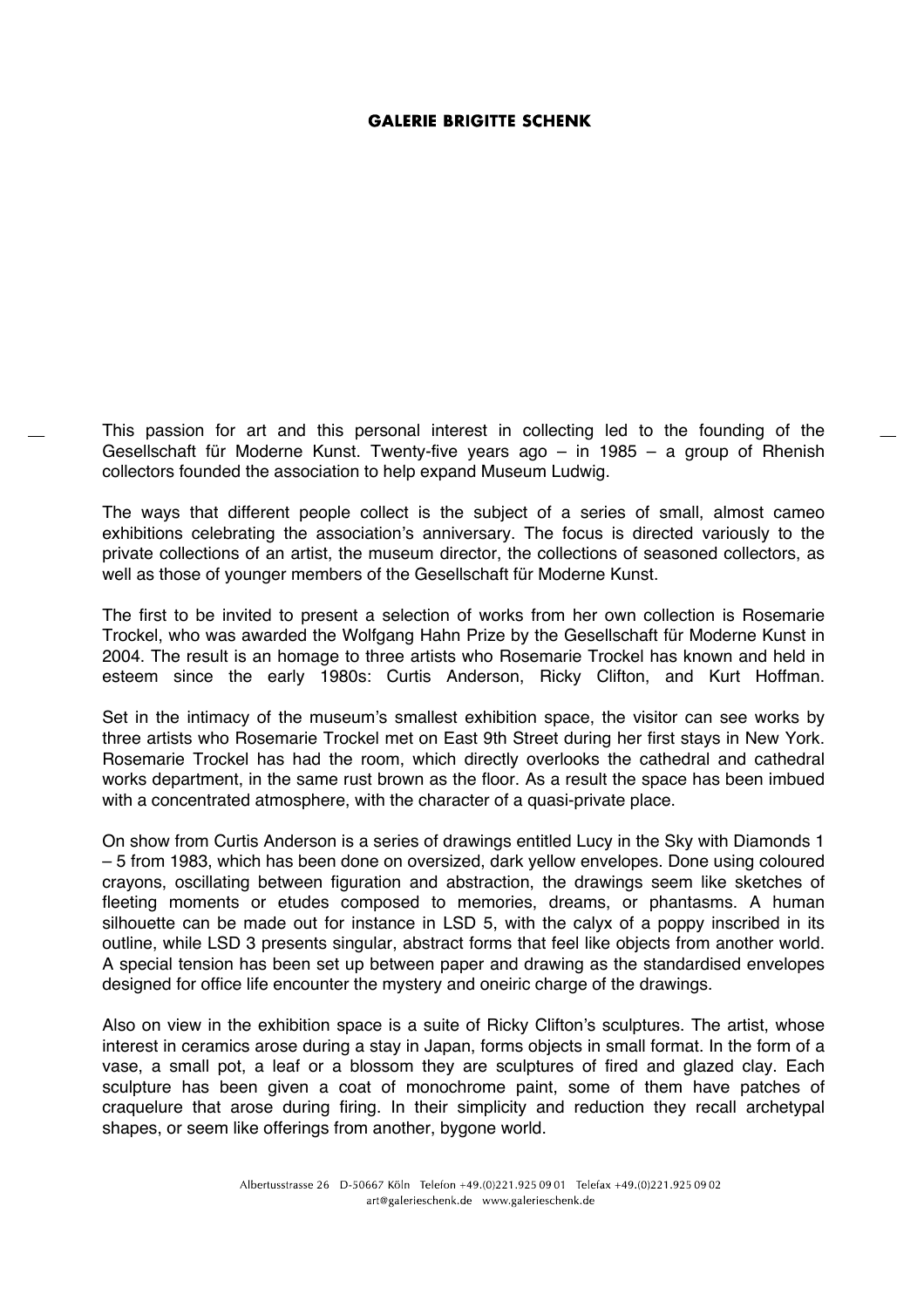Kurt Hofmann's works in the exhibition consist of drawings that mostly combine texts with images in ink. Come go find a piece of the big world, which dates to around 1981, shows a mountainous landscape over which a cyclone seems to gathering in place of a sun or a moon. The words Come go find a piece of the big world can be read in its spiral form and exert a curious draw, as if they were a proclamation uttered by a prophet or messiah. The drawings Ahmedabad and Zoo at Mysore with Flamingos, both from 1987, contain Indian place names in their titles. Ahmedabad shows an overcast riverscape in which a couple of sunbeams alight on the water. The scene is reminiscent of the deluge in the Old Testament, but could equally allude to the real threat of flooding in the city of Ahmedabad in India.

Apart from the drawings by Kurt Hoffman, who has for many years devoted himself chiefly to music, the exhibition also includes record sleeves he has designed and music he has composed, inspired by among other things French chansons from the 1920s to the 1940s.

"Far-reaching Friends: East 9th Street, Manhattan" is the title of the exhibition and simultaneously an indication of how Rosemarie Trockel has described the way she has always collected: as a private, personal action, frequently on an exchange basis with friends. As the artist relates, she often sees works by artist friends that she likes, and this leads to a swap. It always depends on the situation, not some concept, and rarely has she ever bought anything. As is the case with the works by Curtis Anderson, Ricky Clifton and Kurt Hoffman. Kurt Hoffman lived, as she says, on East 9th Street in Manhattan from 1982 to 1985, and his apartment was a kind of magnet for all manner of people. She was also a regular visitor during her first stays in New York, and it was there that she became acquainted with and learned to admire the art of Curtis Anderson, Ricky Clifton and Kurt Hoffman.

Curtis Anderson, born 1956 in the USA, studied fine art at the Cooper Union for the Advancement of Science and Art in New York City. Together with artist colleagues he founded the Curzon Studio in New York in 1980, a studio which produced architectural models, frames, furniture as well as sculptures. Curtis Anderson has been living and working in Cologne since 1985. He is the co-founder and -editor of Tinaia 9 (1993-1995 in Cologne and Greve, Italy), and taught from 1995 to 1994 at the Dutch Art Institute in Enschede.